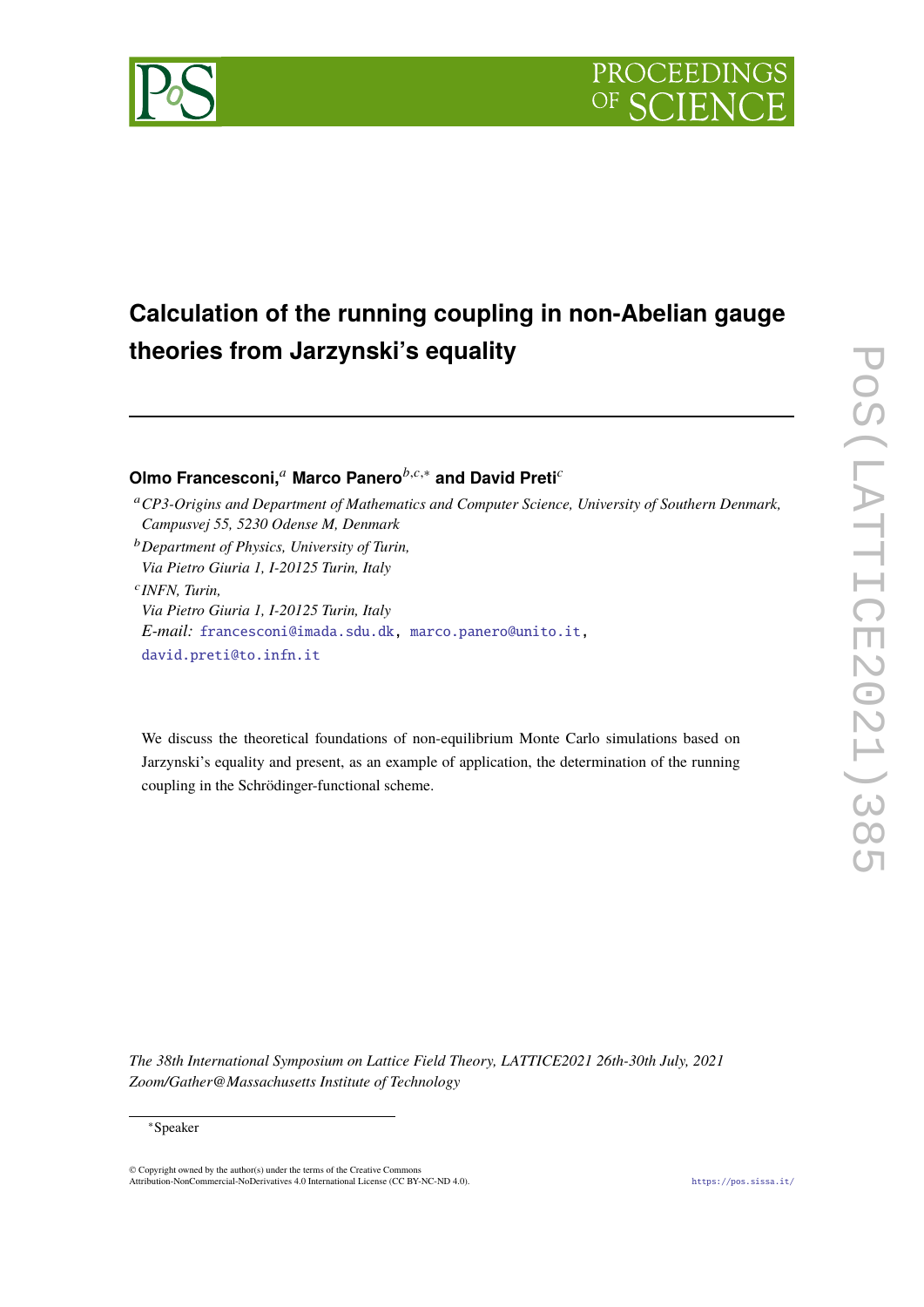# **1. Introduction and motivation**

In this contribution we discuss our recent work [\[1\]](#page-5-0), presenting an application of a new type of non-equilibrium Monte Carlo algorithms for lattice field theory. The formalism underlying our work rests on some theorems that were formulated in non-equilibrium statistical mechanics during the 1990's [\[2–](#page-5-1)[7\]](#page-6-0) which, in addition to giving new mathematical insights into irreversibility and non-equilibrium phenomena, also provide the basis for a novel type of Monte Carlo calculations.

Specifically, our work is based on an algorithm, derived from a theorem by C. Jarzynski [\[6,](#page-6-1) [7\]](#page-6-0), that has already found various numerical applications, including for the evaluation of interface tensions in spin systems [\[8\]](#page-6-2) and, more recently, the computation of the equation of state in lattice gauge theory [\[9,](#page-6-3) [10\]](#page-6-4). Here, we present another application: the determination of the running coupling in  $SU(N)$  Yang-Mills theories in the Schrödinger-functional scheme [\[11,](#page-6-5) [12\]](#page-6-6).

### **2. Jarzynski's theorem**

Consider a statistical system whose Hamiltonian  $H$  depends on a set of parameters  $\lambda$ . Jarzynski's theorem states that, when the system is driven out of equilibrium by making the parameters of the Hamiltonian time-dependent according to a given protocol  $\lambda(t)$  (for  $t_{\text{in}} \le t \le t_{\text{fin}}$ ), the exponential average of the work  $W$  done on the system in units of the temperature  $T$  equals the ratio of the partition functions for *equilibrium* states with parameters  $\lambda(t_{\text{fin}})$  and  $\lambda(t_{\text{in}})$ :

<span id="page-1-0"></span>
$$
\overline{\exp\left(-W/T\right)} = \frac{Z_{\lambda(t_{\text{fin}})}}{Z_{\lambda(t_{\text{in}})}}.\tag{1}
$$

Before presenting a proof of this equality, it is worthwhile pointing out some remarks about it. First of all, a surprising aspect of eq. [\(1\)](#page-1-0) is that it is an equality between equilibrium quantities (the partition functions on the right-hand side) and genuinely non-equilibrium ones (the average on the left-hand side is taken over the non-equilibrium trajectories that the system can follow). The time  $t$  mentioned in the statement of Jarzynski's theorem can either be real time, like in experimental verifications of this equality [\[13\]](#page-6-7), or Monte Carlo time in a simulation, which is the case we will focus on. The average denoted by the bar on the left-hand side is taken over all of the possible trajectories that the system can follow, when its parameters are modified according to the  $\lambda(t)$ protocol, but the latter is *arbitrary* and fixed once and for all, i.e. there is no averaging over the possible choices for the  $\lambda(t)$  function. Combining eq. [\(1\)](#page-1-0) with Jensen's inequality [\[14\]](#page-6-8), one immediately obtains the second law of thermodynamics for the non-equilibrium evolution of the system. Finally, Jarzynski's equality reduces to known results in two different limits. When  $t_{fin} - t_{in}$ tends to infinity, the system remains arbitrarily close to thermodynamic equilibrium throughout every trajectory: in that case, the work done on the system is always exactly equal to the free-energy difference between the initial (for  $\lambda = \lambda(t_{\text{in}})$ ) and final  $(\lambda = \lambda(t_{\text{in}}))$  ensembles,  $W = \Delta F$ , and eq. [\(1\)](#page-1-0) becomes trivial. Conversely, when the parameters are instantaneously switched from  $\lambda(t_{\text{in}})$ to  $\lambda(t_{fin})$  (i.e. for  $t_{fin} - t_{in} \to 0$ ), Jarzynski's equality reduces to the formula expressing statistical reweighting [\[15\]](#page-6-9). Indeed, the numerical Monte Carlo algorithm based on Jarzynski's equality that we are discussing can be thought of as *a non-equilibrium generalization of reweighting*.

Among the various proofs of eq. [\(1\)](#page-1-0) that have been formulated, here we present a sketch of one that is "constructive" for our purposes, in the sense that it gives an idea of how eq. [\(1\)](#page-1-0) can be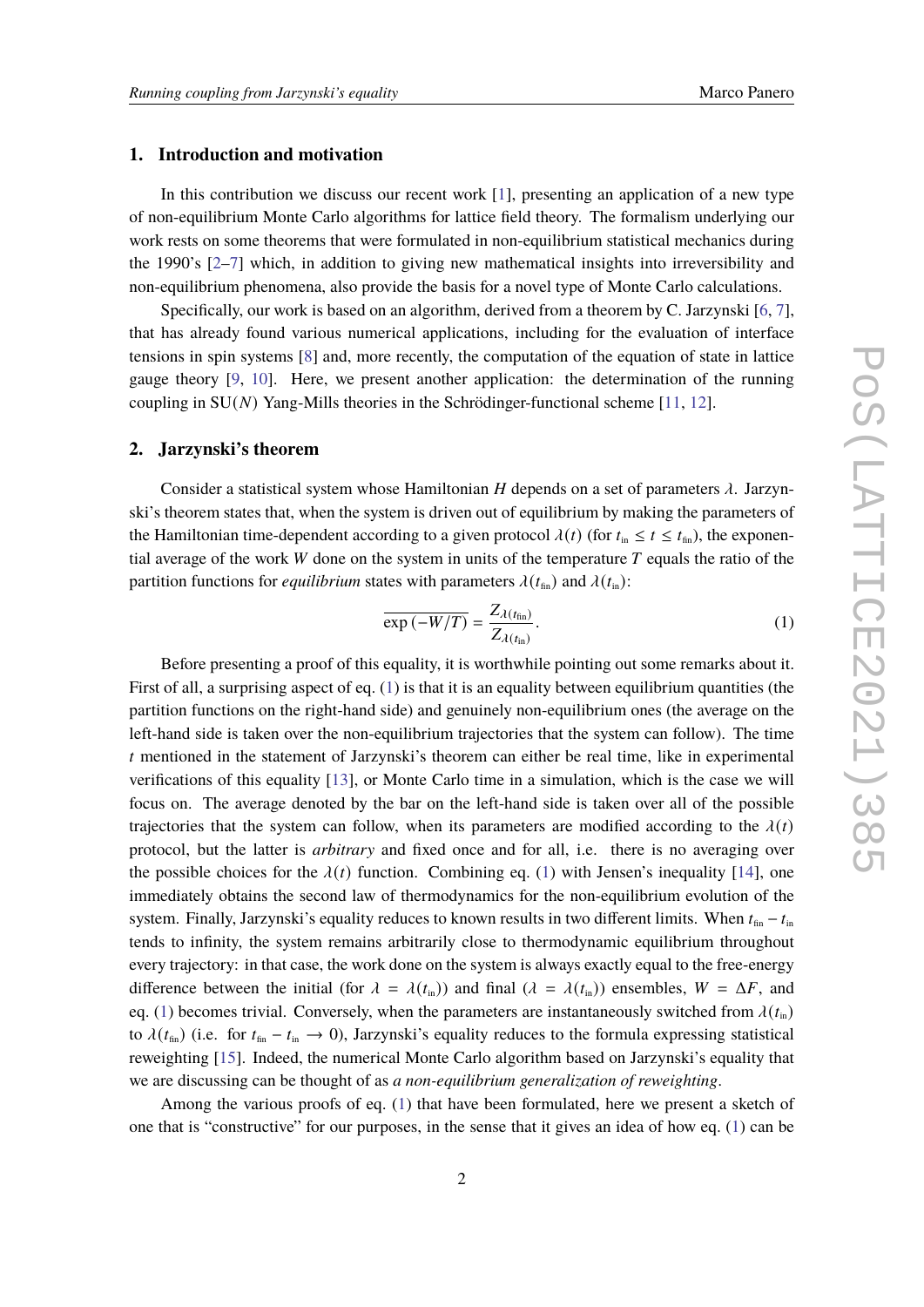implemented in a non-equilibrium Monte Carlo calculation on the lattice. To set the notation, we define the standard Boltzmann distribution for a field configuration  $\phi$  as  $\pi[\phi] = \exp(-H[\phi]/T)/Z$ and the normalized transition probability from  $\phi$  to a configuration  $\phi'$  as  $P[\phi \to \phi']$ . Note that both  $\pi$  and P depend on  $\lambda$  and, as a consequence, in our setup are functions of time. We assume that the following, detailed-balance-like, condition holds:

<span id="page-2-0"></span>
$$
\pi[\phi]P[\phi \to \phi'] = \pi[\phi']P[\phi' \to \phi]. \tag{2}
$$

The exponential appearing on the left-hand side of eq. [\(1\)](#page-1-0) can be written by discretizing the  $[t_{\text{in}}, t_{\text{fin}}]$ interval into N sub-intervals (with  $t_0 = t_{\text{in}}$  and  $t_N = t_{\text{fin}}$ ), and taking the  $N \to \infty$  limit:

$$
\exp(-W/T) = \lim_{N \to \infty} \exp\left(-\sum_{n=0}^{N-1} \frac{H_{\lambda(t_{n+1})}[\phi(t_n)] - H_{\lambda(t_n)}[\phi(t_n)]}{T}\right) = \lim_{N \to \infty} \prod_{n=0}^{N-1} \frac{Z_{\lambda(t_{n+1})}\pi_{\lambda(t_{n+1})}[\phi(t_n)]}{Z_{\lambda(t_n)}\pi_{\lambda(t_n)}[\phi(t_n)]}.
$$
\n(3)

The average over non-equilibrium trajectories can then be expressed by the (integral) sum over all of the possible field configurations  $\phi(t_n)$  at all times  $t_{\text{in}} \leq t_n \leq t_{\text{fin}}$ , that we denote as  $\sum_{\{\phi(t)\}}$ :

<span id="page-2-1"></span>
$$
\overline{\exp(-W/T)} = \lim_{N \to \infty} \sum_{\{\phi(t)\}} \pi_{\lambda(t_{\text{in}})}[\phi(t_{\text{in}})] \prod_{n=0}^{N-1} \left\{ \frac{Z_{\lambda(t_{n+1})}}{Z_{\lambda(t_n)}} \cdot \frac{\pi_{\lambda(t_{n+1})}[\phi(t_n)]}{\pi_{\lambda(t_n)}[\phi(t_n)]} \cdot P_{\lambda(t_{n+1})}[\phi(t_n) \to \phi(t_{n+1})] \right\},\tag{4}
$$

where the field configuration at the initial time  $t_{\text{in}}$  is assumed to be in thermal equilibrium, but those at all times  $t > t_{\text{in}}$  are not. Then, using eq. [\(2\)](#page-2-0) and simple algebraic manipulations to simplify the telescoping products of ratios on the right-hand side of eq. [\(4\)](#page-2-1), one obtains

<span id="page-2-2"></span>
$$
\overline{\exp\left(-W/T\right)} = \frac{Z_{\lambda\left(t_{\text{fin}}\right)}}{Z_{\lambda\left(t_{\text{in}}\right)}} \lim_{N \to \infty} \sum_{\{\phi\left(t\right)\}} \pi_{\lambda\left(t_{\text{fin}}\right)} \left[\phi\left(t_{\text{fin}}\right)\right] \prod_{n=0}^{N-1} P_{\lambda\left(t_{n+1}\right)} \left[\phi\left(t_{n+1}\right) \to \phi\left(t_{n}\right)\right]. \tag{5}
$$

The sums on the right-hand side of eq. [\(5\)](#page-2-2) can be carried out explicitly, starting from the one on  $\phi(t_0)$ , which appears only in the  $P_{\lambda(t_1)}$  [ $\phi(t_1) \rightarrow \phi(t_0)$ ] term, using the fact that the transition probabilities are normalized, and proceeding iteratively to sum over the field configurations at all times  $t_{\text{in}} < t < t_{\text{fin}}$ . Finally, the last (integral) sum over  $\phi(t_N)$  is a sum of the  $\pi_{\lambda(t_{\text{fin}})}[\phi(t_{\text{fin}})]$ Boltzmann factors, which are normalized to unity, too, so that eq. [\(5\)](#page-2-2) reduces to eq. [\(1\)](#page-1-0).

Following this proof of Jarzynski's theorem, one can construct a Monte Carlo algorithm to compute the right-hand side of eq. [\(1\)](#page-1-0) by evaluating the exponential average of  $-W/T$  over a sufficiently large number of non-equilibrium trajectories, in which the field configurations, initially in thermal equilibrium, are progressively driven out of equilibrium by varying the parameters of the Hamiltonian as a function of time, without allowing the system thermalize. Through the usual map between statistical mechanics and Euclidean field theory (whereby, for instance,  $H/T$  is replaced by the Euclidean action  $S$ , etc.), this computational strategy can be directly applied in numerical calculations in lattice field theory, too.

### **3. Running coupling in the Schrödinger-functional scheme**

Consider the functional integral  $Z$  describing the Euclidean-time evolution of a gauge theory, with bare coupling  $g_0$ , between initial ( $\tau = 0$ ) and final ( $\tau = L$ ) Euclidean times, at which spatially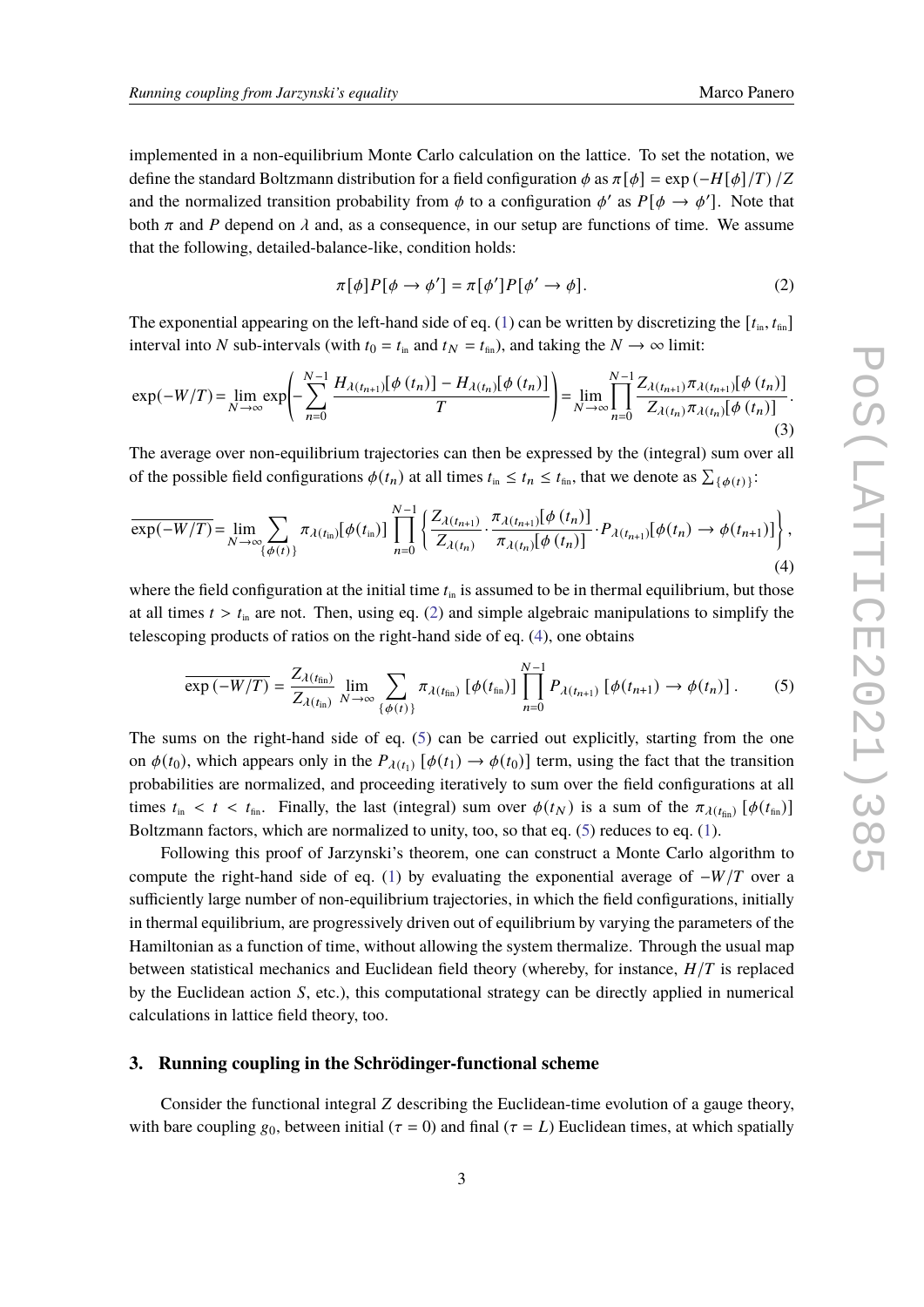<span id="page-3-0"></span>

**Figure 1:** In the Schrödinger-functional scheme, fixed boundary conditions are imposed on the gauge fields at the initial and at final Euclidean time, and a running coupling is defined from the quantum effective action of the system.

uniform Dirichlet boundary conditions are imposed on the gauge fields (while periodic boundary conditions are assumed along the spatial directions, whose extent is also taken to be  $L$ ). Classically, this induces a field configuration, sketched in fig. [1,](#page-3-0) with Euclidean action  $S_{cl}$  that is proportional to  $1/g_0^2$ . In the Schrödinger-functional scheme [\[11,](#page-6-5) [12\]](#page-6-6) one defines the running coupling g at the length scale  $L$  by assuming its inverse square to be proportional to the corresponding quantum effective action  $\Gamma$  (and fixing its normalization in such a way that, at the lowest order in a perturbative expansion of  $\Gamma$  at weak coupling, g reduces to  $g_0$ ).

We computed  $g^2(L)$  with Jarzynski's equality, through Monte Carlo simulations in which the system is driven out of equilibrium by changing the boundary conditions at  $\tau = 0$  and at  $\tau = L$ , and monitoring the corresponding response in the effective action  $\Gamma = -\ln Z$ . Apart from the different way to evaluate the coupling, our setup is the same as the one that was used in the computation of the running coupling in the Schrödinger-functional scheme by conventional Monte Carlo calculations in refs. [\[16,](#page-6-10) [17\]](#page-6-11). For the SU(2) Yang-Mills theory the field configurations for spatial link matrices at the initial and final Euclidean times are set to  $U = \exp(i a C_{\tau})$ , with

$$
C_0 = \frac{1}{L} \operatorname{diag}(-\eta, \eta), \quad C_L = \frac{1}{L} \operatorname{diag}(\eta - \pi, \pi - \eta)
$$
 (6)

and the parameter  $\eta$  (which plays the rôle of  $\lambda$ ) is varied from  $\eta(t_{\text{in}}) = \pi/4$  to  $\eta(t_{\text{fin}}) = \eta(t_{\text{in}}) + \Delta \eta$ through a sequence of "quenches" (i.e. jumps) in Monte Carlo time, with  $\Delta \eta$  ranging from  $10^{-3}$  to 1.5 · 10<sup>-2</sup>. Accordingly, the squared running coupling  $g^2(L)$  is obtained from the formula

$$
g^{2}(L) = -\lim_{\Delta \eta \to 0} \frac{24 \Delta \eta}{\Delta \Gamma} \left(\frac{L}{a}\right)^{2} \sin \left[\frac{\pi}{2} \left(\frac{a}{L}\right)^{2}\right].
$$
 (7)

Similarly, for the SU(3) theory the boundary matrices  $U = \exp(i a C_\tau)$  are defined through

$$
C_0 = \frac{1}{L} \operatorname{diag} \left( \eta - \frac{\pi}{3}, \eta \nu - \frac{\eta}{2}, \frac{\pi}{3} - \eta \nu - \frac{\eta}{2} \right), \quad C_L = \frac{1}{L} \operatorname{diag} \left( -\eta - \pi, \frac{\pi}{3} + \eta \nu + \frac{\eta}{2}, \frac{2\pi}{3} - \eta \nu + \frac{\eta}{2} \right) \tag{8}
$$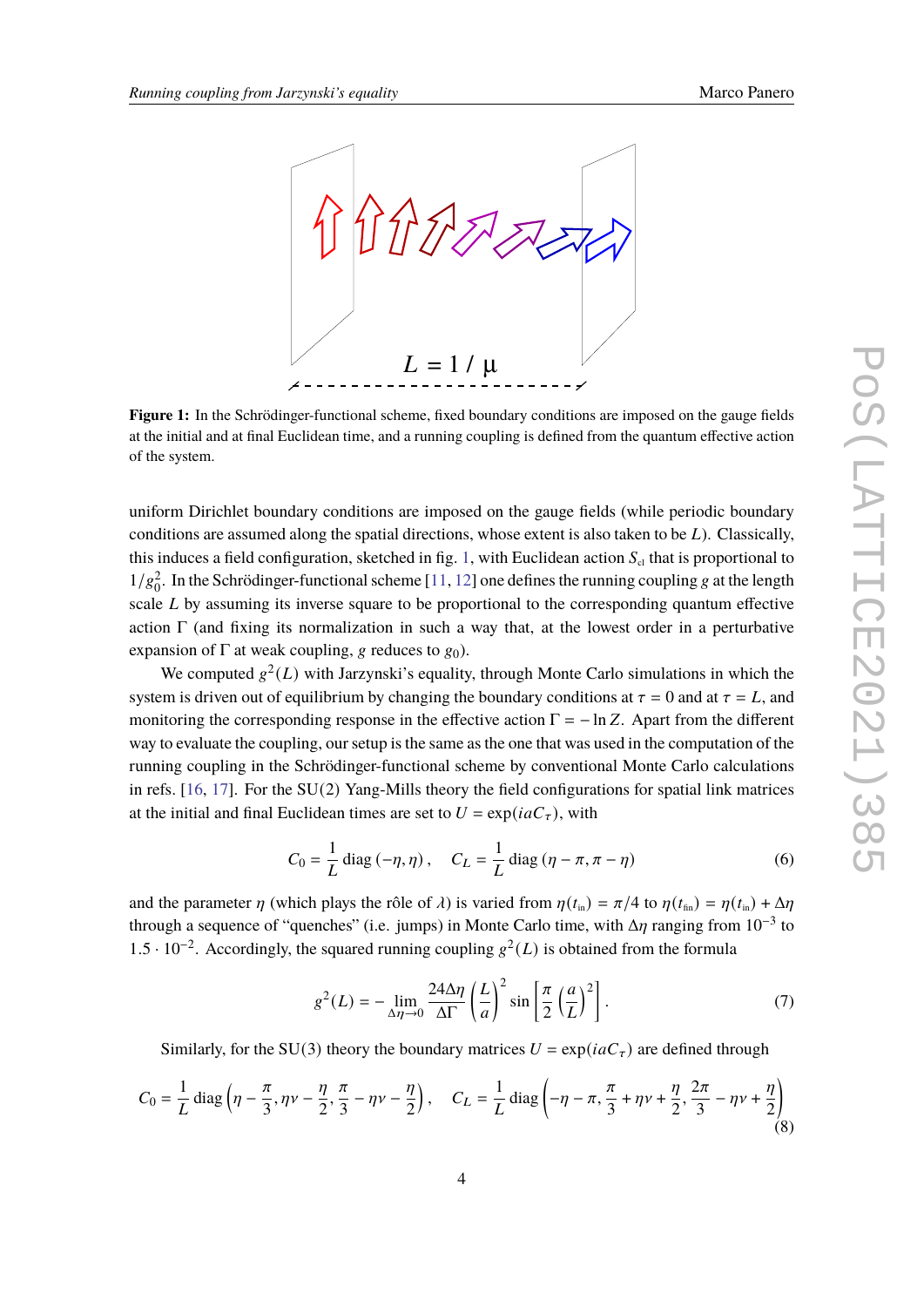and the running coupling is obtained as

$$
g^{2}(L) = \lim_{\Delta \eta \to 0} \frac{12\Delta \eta}{\Delta \Gamma} \left(\frac{L}{a}\right)^{2} \left\{ \sin \left[\frac{2\pi}{3} \left(\frac{a}{L}\right)^{2}\right] + \sin \left[\frac{\pi}{3} \left(\frac{a}{L}\right)^{2}\right] \right\}
$$
(9)

by varying  $\eta$  from  $\eta(t_{in}) = 0$  to  $\eta(t_{in}) = \eta(t_{in}) + \Delta \eta$  (keeping  $\nu = 0$  fixed).

The evolution of the coupling is then determined through a step-scaling function  $\sigma(s, g^2(L))$  $g^2(sL)$  [\[18\]](#page-6-12) (an integrated version of the  $\beta$  function of the theory), which in principle allows one to follow the running of this coupling over a wide interval of length scales.

#### **4. Results**

Our results for  $\alpha_s = g^2/(4\pi)$  in SU(2) Yang-Mills theory, which are fully compatible with those reported in ref. [\[16\]](#page-6-10), are shown in the plot on the left-hand-side panel of fig. [2,](#page-5-2) where they are denoted by red symbols, plotted as a function of  $\mu = 1/L$ , and compared with the three-loop perturbative prediction (and its truncations at two loops and at one loop), which can be written as:

<span id="page-4-0"></span>
$$
\ln \frac{\mu_2}{\mu_1} \simeq f\left(\alpha_S(\mu_2)\right) - f\left(\alpha_S(\mu_1)\right),\tag{10}
$$

with

$$
f(x) = -\frac{b_1}{2b_0^2} \ln \left( \frac{x^2}{b_0 + b_1 x + b_2 x^2} \right) - \frac{1}{b_0 x} + \frac{b_1^2 - 2b_0 b_2}{b_0^2 \sqrt{-\Delta}} \arctan \left( \frac{b_1 + 2b_2 x}{\sqrt{-\Delta}} \right),\tag{11}
$$

where, introducing  $c_1 = 0.94327(4)$  and  $c_2 = 0.5216(5) + c_1^2$ , we defined

$$
b_0 = -\frac{11}{3\pi}, \quad b_1 = -\frac{17}{3\pi^2}, \quad b_2 = -\left[\frac{2857}{216\pi^3} + \frac{17}{3\pi^2}c_1 + \frac{11}{3\pi}(c_1^2 - c_2)\right], \quad \text{and } \Delta = b_1^2 - 4b_0b_2.
$$
\n(12)

Our numerical results confirm the accuracy of the three-loop (and two-loop) perturbative  $\beta$  function down to  $\mu \sim 1$  GeV.

Similarly, the plot on the right-hand side of fig. [2](#page-5-2) shows our numerical results for  $\alpha_s = g^2/(4\pi)$ in SU(3) Yang-Mills theory, and their comparison with the integrated version of the perturbative prediction [\[19\]](#page-6-13):

<span id="page-4-1"></span>
$$
\frac{d\alpha_{\rm S}}{d(\ln \mu)} = -\frac{11}{2\pi}\alpha_{\rm S}^2 - \frac{51}{4\pi^2}\alpha_{\rm S}^3 - 0.966(18)\alpha_{\rm S}^4 + O(\alpha_{\rm S}^5)
$$
(13)

and its truncations at  $O(\alpha_s^3)$  and at  $O(\alpha_s^2)$ . Also in this case, our results are in complete agreement with those obtained from conventional Monte Carlo calculations [\[17\]](#page-6-11), and confirm the validity of the three-loop perturbative prediction down to scales  $\mu \sim 1$  GeV.

# **5. Summary and concluding remarks**

Jarzynski's theorem provides a rigorous basis for non-equilibrium Monte Carlo algorithms that can be used for various applications in lattice field theory. As an example, in this presentation we discussed the study reported in ref. [\[1\]](#page-5-0), in which Jarzynski's equality was used to compute the quantum effective action in the Schrödinger-functional formalism, from which one can determine the running coupling in this scheme. Our results for  $SU(2)$  and  $SU(3)$  Yang-Mills theories are fully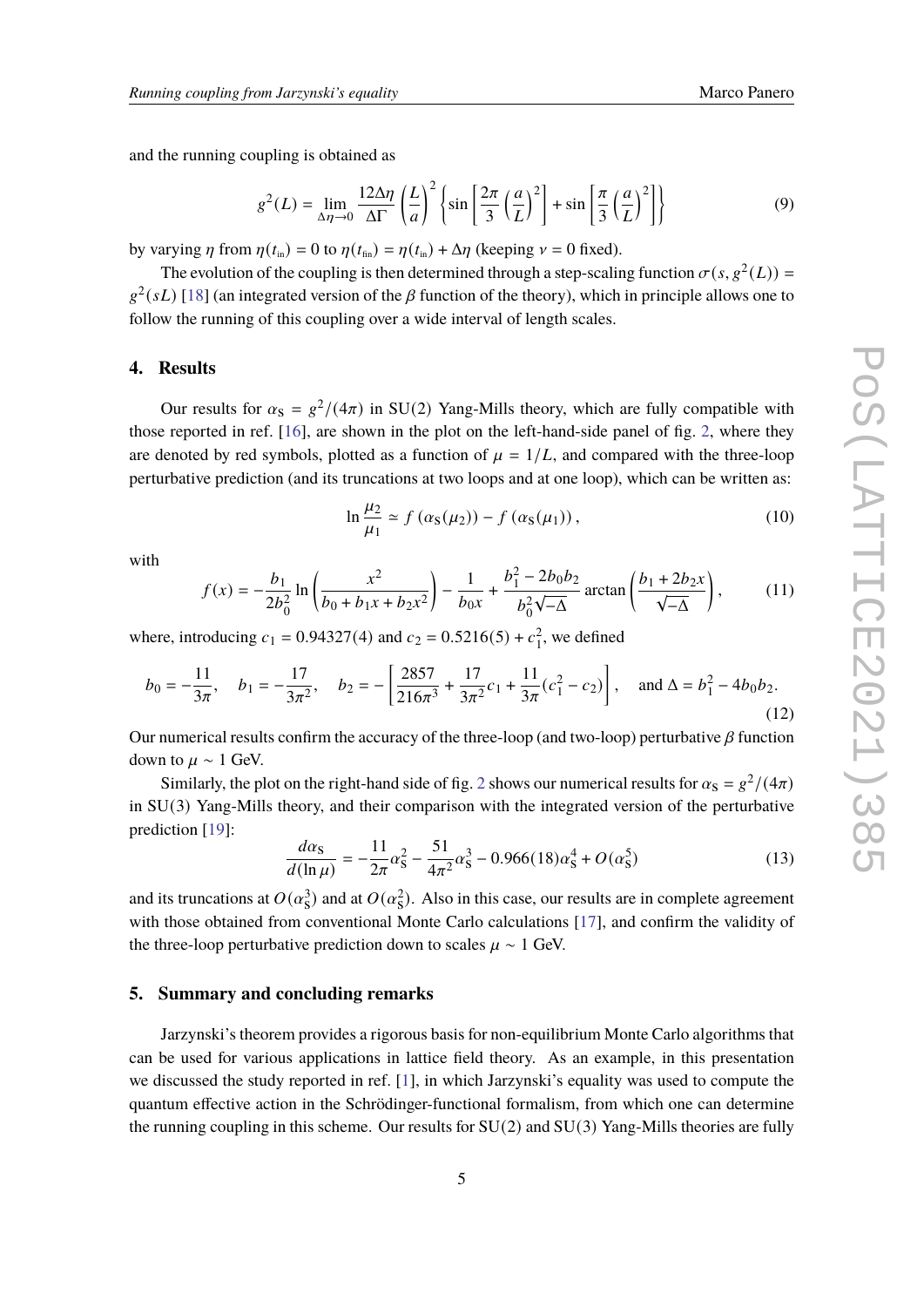<span id="page-5-2"></span>

**Figure 2:** Left-hand-side panel: Results for  $\alpha_s = g^2/(4\pi)$  in the Schrödinger-functional scheme (red dots) for SU(2) Yang-Mills theory and perturbative predictions at one (dashed black curve), two (dash-dotted black line), and three loops (dotted black curve), according to eq. [\(10\)](#page-4-0). Right-hand-side panel: Numerical results for SU(3) Yang-Mills theory (green symbols) and one-, two-, and three-loop predictions (denoted by the same types of lines as in the plot on the left-hand side) derived from eq. [\(13\)](#page-4-1).

compatible with those obtained from standard (equilibrium) Monte Carlo calculations [\[16,](#page-6-10) [17\]](#page-6-11). As detailed in ref. [\[1\]](#page-5-0), our non-equilibrium algorithm proves computationally very efficient, and we expect that it may reveal its full power especially in situations where standard Monte Carlo calculations are hampered by particularly challenging computational complexity problems. Finally, while the present study was carried out in purely gluonic theories, the extension to full OCD is straightforward, and the generalization to a diverse array of other physical quantities is possible.

#### **Acknowledgments**

O. F. is thankful for support by the Independent Research Fund Denmark, Research Project 1, grant number 8021-00122B.

### **References**

- <span id="page-5-0"></span>[1] O. Francesconi, M. Panero and D. Preti, *Strong coupling from non-equilibrium Monte Carlo simulations*, *JHEP* **07** [\(2020\) 233](https://doi.org/10.1007/JHEP07(2020)233) [[2003.13734](https://arxiv.org/abs/2003.13734)].
- <span id="page-5-1"></span>[2] D.J. Evans, E.G.D. Cohen and G.P. Morriss, *Probability of second law violations in shearing steady states*, *[Phys. Rev. Lett.](https://doi.org/10.1103/PhysRevLett.71.2401)* **71** (1993) 2401.
- [3] D.J. Evans and D.J. Searles, *Equilibrium microstates which generate second law violating steady states*, *[Phys. Rev.](https://doi.org/10.1103/PhysRevE.50.1645)* **E50** (1994) 1645.
- [4] G. Gallavotti and E.G.D. Cohen, *Dynamical ensembles in nonequilibrium statistical mechanics*, *[Phys. Rev. Lett.](https://doi.org/10.1103/PhysRevLett.74.2694)* **74** (1995) 2694 [[chao-dyn/9410007](https://arxiv.org/abs/chao-dyn/9410007)].
- [5] G. Gallavotti and E.G.D. Cohen, *Dynamical ensembles in stationary states*, *[J. Stat. Phys.](https://doi.org/10.1007/BF02179860)* **80** [\(1995\) 931](https://doi.org/10.1007/BF02179860) [[chao-dyn/9501015](https://arxiv.org/abs/chao-dyn/9501015)].